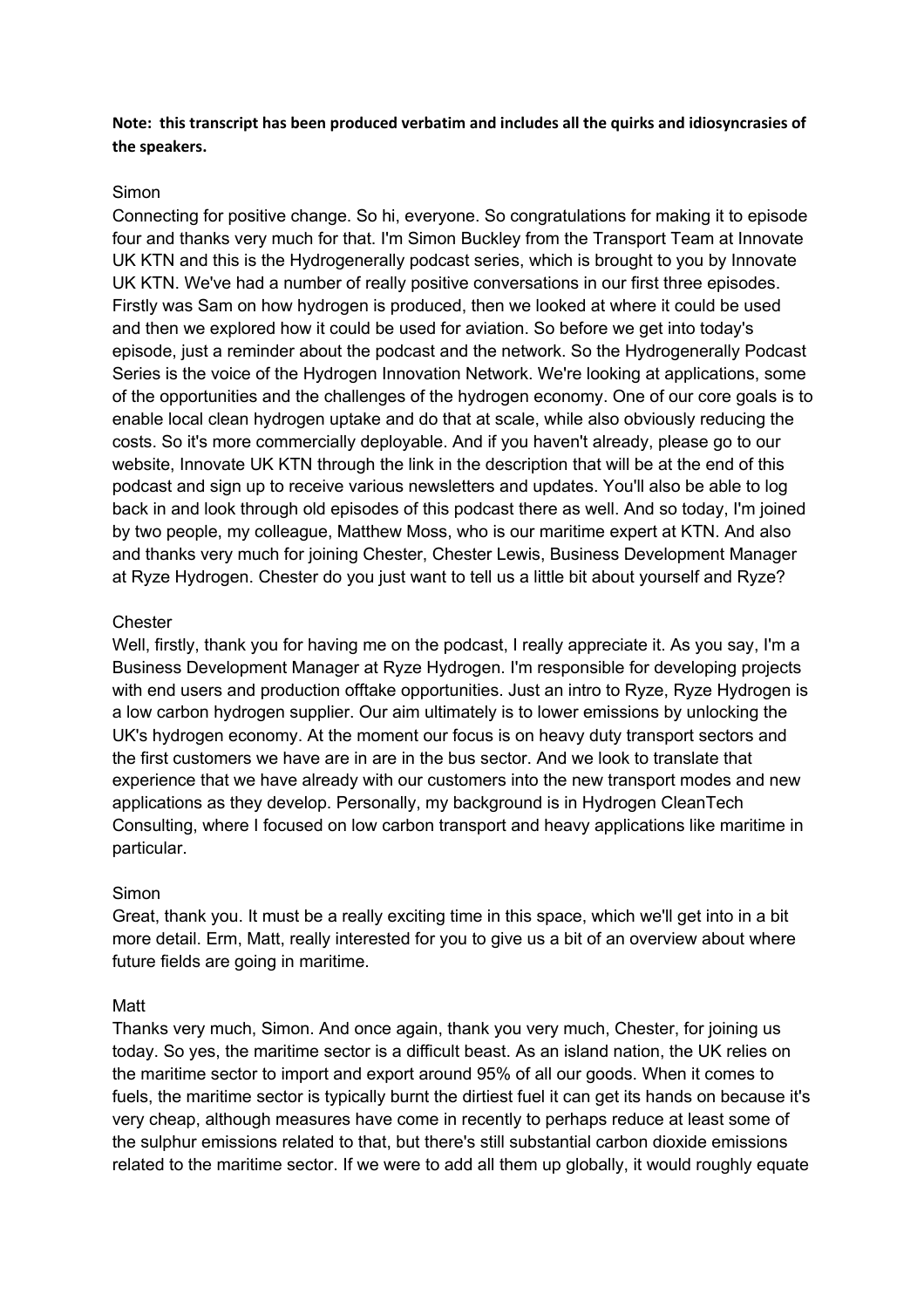to the same CO2 emissions as a country the size of Germany. So moving forward, there's a clear need that we need to change those fuels to something that is less carbon emitting. And there's an array of options out there. So I think I'm going to throw Chester right in at the deep end with our first question and say, where do you find hydrogen fitting in this future fuel landscape for maritime?

### **Chester**

Thanks, Matt. I appreciate the maritime puns and hope to hear more of the getting in at the deep end and those sorts of comments. So in terms of where I see hydrogen in the maritime and how it slots in, I think I see hydrogen having a large role both directly and indirectly and by indirectly I mean, as the basis for other fuels hydrogen derived fuels. There's in the maritime sector, very few applications I think, where battery electric will really be a viable option due to the size, power and energy requirements for maritime. Hydrogen offers a clean way to store more energy onboard a vessel, whether that's in a compressed form or in a liquid form, and I see gaseous hydrogen playing a role mainly in coastal and inland shipping, integrating with that surface transport infrastructure where possible. And then obviously, there's a much larger piece of shipping, which is for larger vessels, intercontinental routes, where you need a higher energy density again and I think either liquid hydrogen or more energy dense hydrogen carriers, like ammonia and methanol would be particularly interesting in that sense. And in terms of how it's used as a fuel, I think either a fuel cell or hydrogen combustion engines, there's an awful lot of work going on in both at the moment and places like JCB have huge innovation programmes going on in this space.

#### Matt

Thanks very much. Chester. Yeah, I completely agree. Hydrogen has a pivotal role to play. There's many different sort of fuels that are touted as the next future fuel for maritime, you mentioned ammonia and methanol but hydrogen is integral in all of those fields sort of going forward.

### **Chester**

So for hydrogen combustion, you are probably looking at lower efficiencies and fuel cells. What you do get is a sort of a technology that is well understood and used today, and has actually got some benefits in terms of scale. So in terms of looking at hydrogen, from efficiency point of view, I think it's often a trap that we get caught into. How you really want to look at hydrogen is, using it as easily in applications as possible. I think having both fuel cell and hydrogen combustion engine options is really important, to service a range of sectors and different power and energy requirements.

#### Simon

What, so you mean, like longer range vessels might go combustion and shorter range vessels might use fuel cell? And is that how you might see that breaking down?

#### **Chester**

Yeah, I think so. That's one way to break it down. You could also look at it in terms of who needs certain zero emission characteristics. So hydrogen combustion engines are moving towards potentially getting to zero emissions. And that scenario the innovation but that obviously, having an electric powertrain within fuel cells allows you to have zero emissions at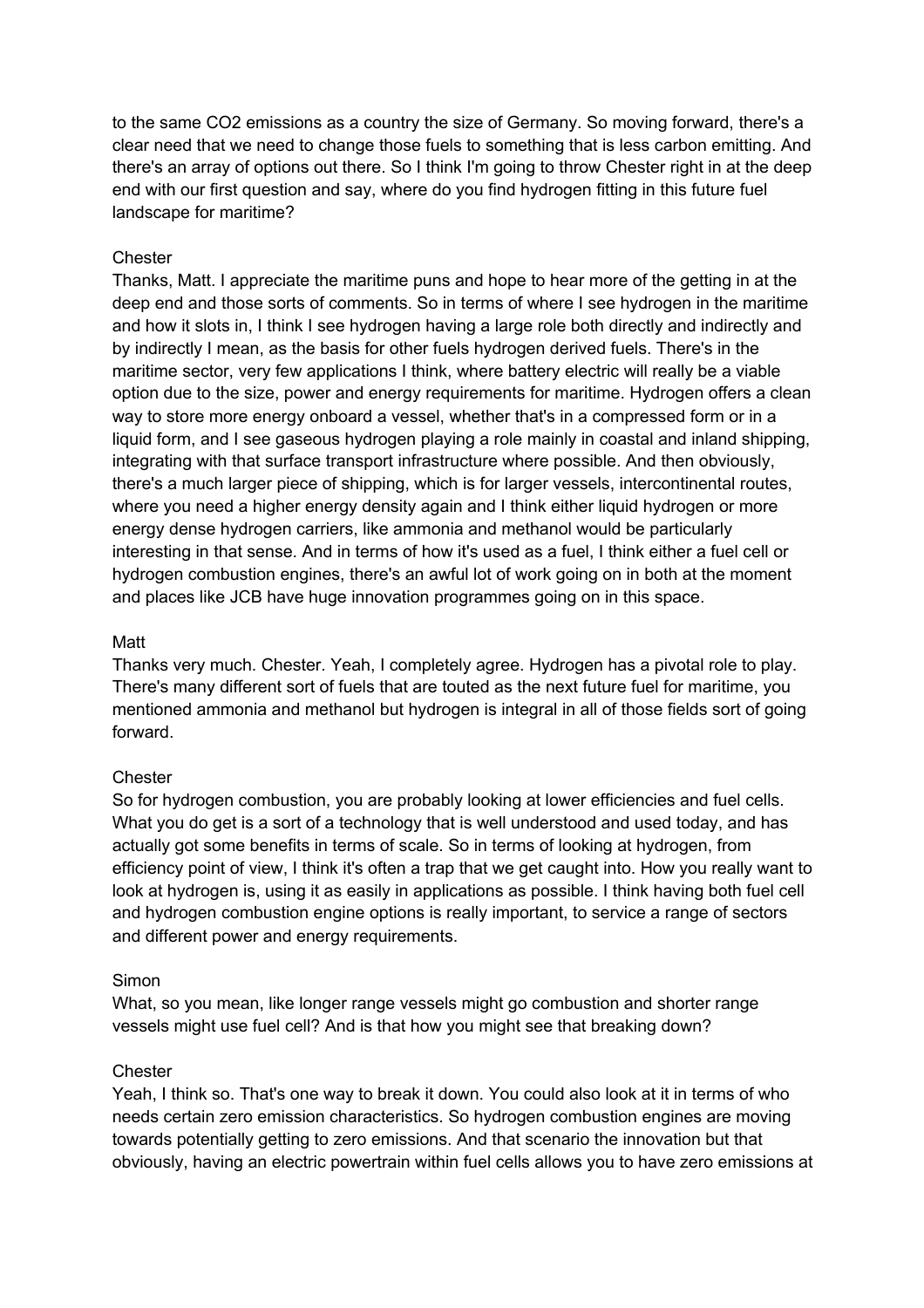the tailpipe, out of principle, so I think there are a variety of factors that will determine whether a fuel cell or hydrogen combustion engine is the way forward.

## Matt

You talked a little bit there about different sectors and how, in specific use cases one type of buy the hydrogen combustion or fuel cells might be more appropriate. Given that hydrogen is a relatively immature technology, is there any other sectors that are perhaps a little bit more advanced that maritime could leverage some expertise on? I know with electrification for example, the automotive is very far ahead. But in hydrogen space, is it an equal playing field? Or can we sort of bring some of those lessons across into maritime?

### **Chester**

I think there's definitely some lessons to take for other sectors. So Ryze Hydrogen is active in a lot of the heavy duty transport sectors and beyond. The first application we'll be looking at is buses. And whilst there are obviously differences between maritime and buses, there are processes and learnings that you can take forward to allow you to understand how to tailor things to a new application. So I think in terms of operating in a space where you're trying to comply with new regulations, with technical challenges that haven't been seen before, allows you to sort of use that boot blueprint and imprint it on a different sector. I don't think we're starting from zero in maritime, there are very interesting pilot projects going on. And in the UK through the clean maritime demonstration competition but also in other countries such as Norway. So I think we've got some useful expertise in terms of adaptability to build on, we've got some useful experience from this country and other countries, that we can build on. I think really the point for us moving forward is just how we can start putting together the projects that utilise both the vessel and the infrastructure.

### Simon

So on that infrastructure point, have you got some indicative costs about what hydrogen will need to be sold at to make it competitive and a good commercial option for operators?

### **Chester**

It's always a difficult question to answer that, because you can look at what the hydrogen costs need to be, to reach parity with heavy fuel oil or marine gas or right now. And I think there is lots of studies and lots of work going on to show that it can get to that level in the future. I think, what where we're at in this sort of short term is really, proving the concept that it can work in maritime. I think there's lots of support in terms of how we can get to the scale where those hydrogen costs and prices are realised in the future. So it's not a simple question to answer, Simon, in terms of this is this is the cost that needs to be and you get straight to mass adoption. I think we'll go through a process in the short term of proving the concept of maritime, figuring out in which spaces what the the prices need to be. And then at that point, if hydrogen is a solution for certain areas of the maritime sector, then we can look at scaling and reducing the cost.

# Simon

So I hear as well, that there might be potential from funding for maritime in hydrogen. Matt, do you want to bring us up to date on that?

### Matt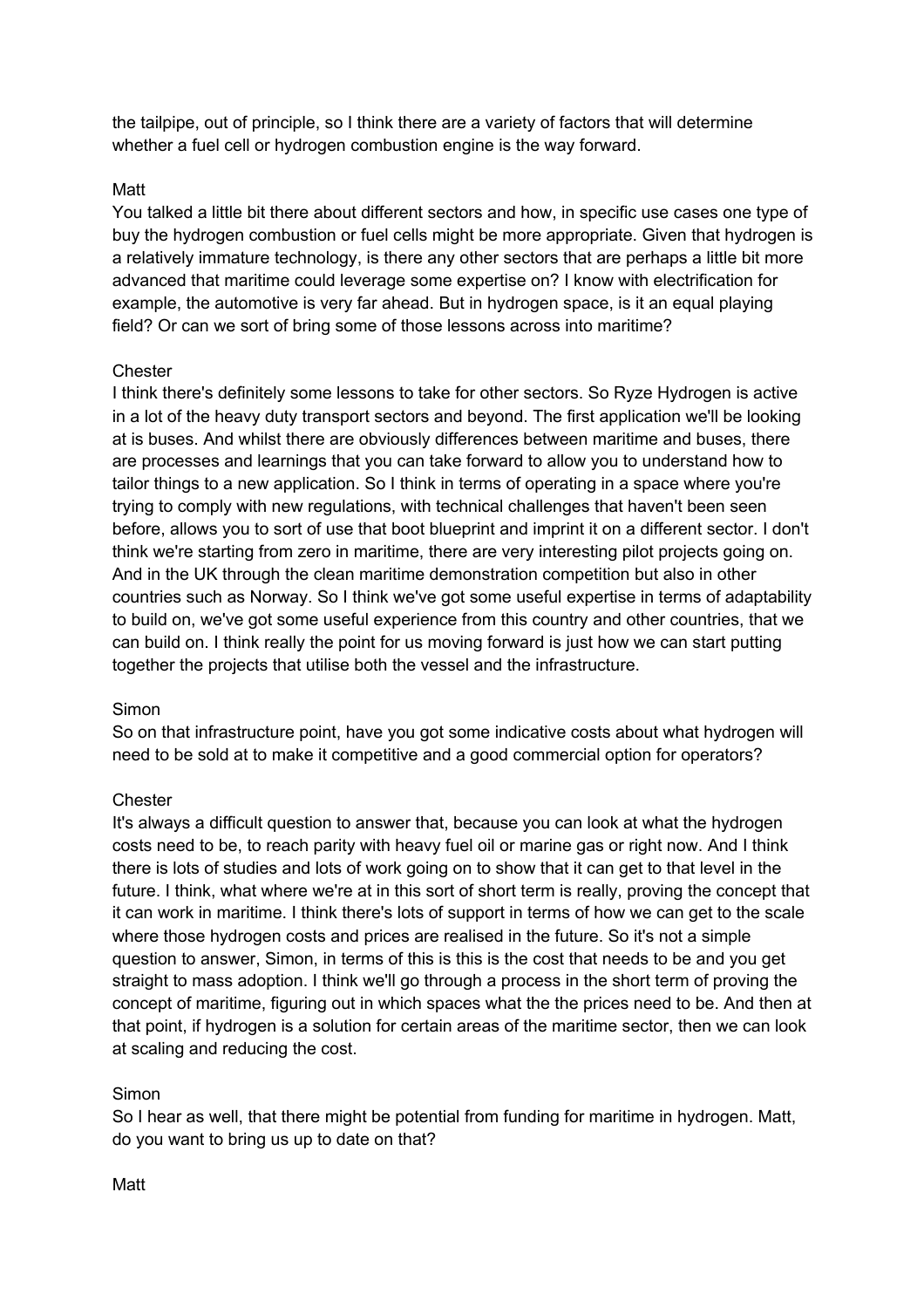Yeah, so it was announced in the latest spending view, that maritime would get a share of 300 million pounds of R&D money in order to build on the back of the successful clean maritime demonstration competition. We don't have word yet on exactly how much money will be given out to maritime or a timeline of when the next round of competitions are set to start. But later in 2022, I'm pretty confident that we will see the sort of first round of this next tranche of funding for the maritime sector. So it's a very much, watch this space, exciting news is coming and when Department for Transport are ready to make that announcement, hopefully we'll see lots of exciting projects that involve hydrogen in that mix.

# Simon

Thank you. So my background is in heavy vehicles and one of the things I always notice when you're talking about new technology, batteries, hydrogen, whatever it is, getting the operators buying is really key. And I just wonder whether you had any thoughts regarding that for hydrogen deployment?

# **Chester**

So in terms of the the maritime industry itself and getting the operators buying for that, I think it's really about moving to a system where the alternative fuels have been proven, as I've said before and they can be seen to be safe and can be used as an operational setting that works for their business. I'm not saying that is completely the same operation because you may need to refuel a bit more often with a slightly less dense fuel. It is certainly closer to the similar operation that they had before and say using a technology such as batteries. So I think what's really important for all of the clean technologies in maritime is that we spend a lot of effort in terms of demonstrating them at scale, in real world applications, with real operators, with real infrastructure providers, with the regulator's all in tandem so that you get to a point where, especially within the UK and in the context of this discussion that we have a maritime sector that needs to meet emission reduction goals and has options that it is comfortable in selecting and moving to, for the future.

### Matt

Thanks, Jeff. And I think you've highlighted there the need to avoid that classic chicken and egg scenario that ports implement one technology, the shipping operators don't comply and that need to work together to a collective solution and bringing in the regulator's at the same time, to move this sort of common goal towards decarbonisation happen. Because it needs to happen on an international scale, we don't want just that to happen in the UK and then us being left stranded. So it's super important to get all those stakeholders involved to move us in the sort of right direction. So, I think my sort of final question would be, can the UK become a leader in both hydrogen and maritime technology more generally? We've seen good examples from the clean maritime demonstration competition, but there's perhaps other nations that are more advanced. So I'm thinking here, sort of the Port of Antwerp and their hydrogen hub, we've got the likes of Moller Maersk who have committed to I think it's 13 now, methanol fuel vessels for the future. Where does the UK stand? And what is the role of the UK in this international market? And I appreciate that's a very broad question.

# **Chester**

No, no, it's a good question. I think the simple answer is the UK still has a massive opportunity, I think there are leaders and there's no point in, sort of ignoring that. So are our people further along in testing some of these clean technologies and developing the supply